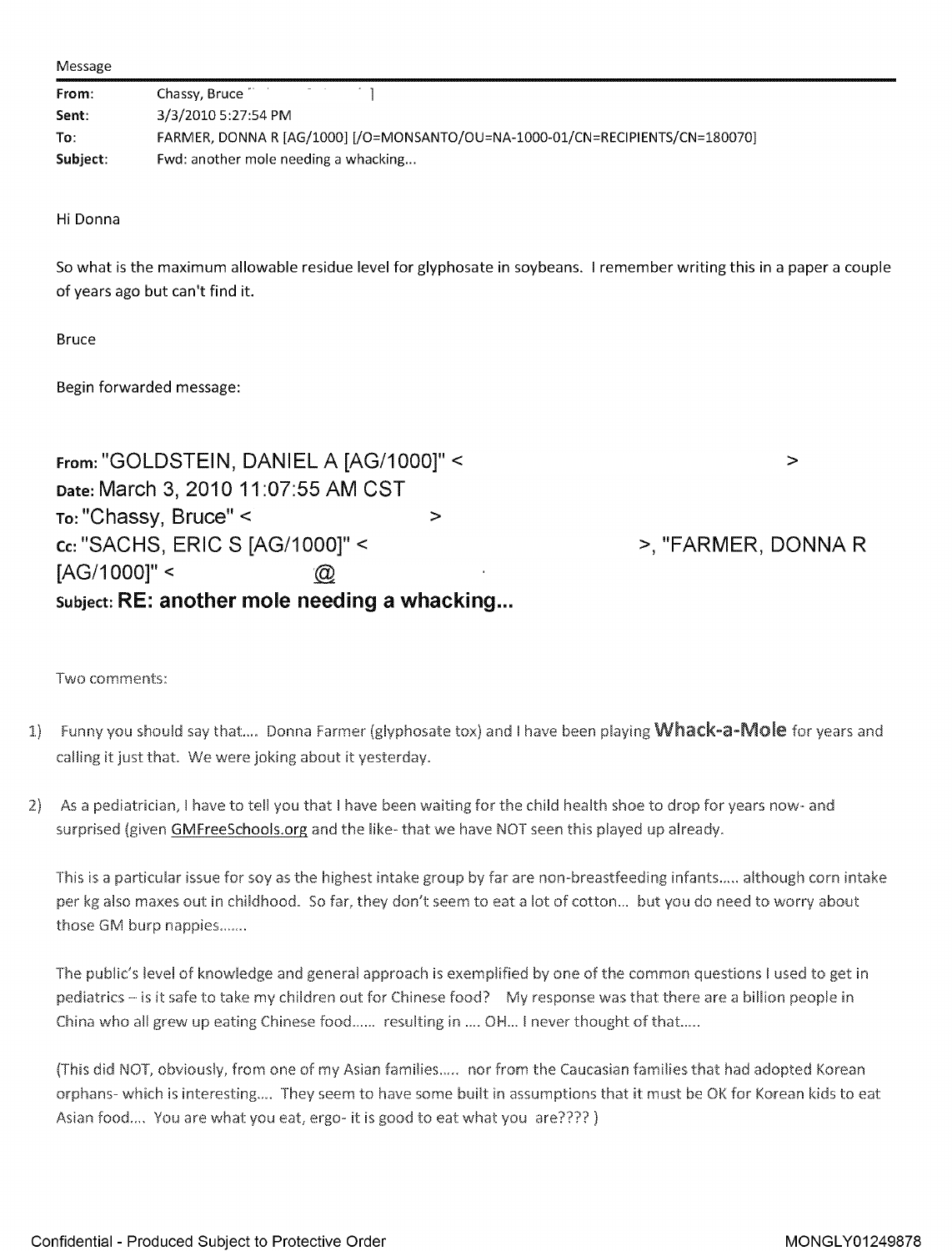<sup>I</sup> will look at this closely (and more seriously). it has a real potential to get media traction.

Dan

From: Chassy, Bruce 1 Sent: Wednesday, March 03, 2010 10:39 AM To: GOLDSTEIN, DANIEL A [AG/1000] Cc: SACHS, ERIC S [AG/1000] Subject: Fwd: another mole needing a whacking...

Dan

This is like playing Whack-a-mole at the carnival.

Jeff's back again.

We'll be working on this too. Isn't freedom of speech wonderful?

Bruce

http://wvwv.foodconsumer. org/newsite/Safety/gmo/gm foods children 3002100732.html

# FOOD CONSUMER

# Foods Are More Dangerous For Children Than Adults

 $1<sup>st</sup>$  March 2010.

# Excerpted from Jeffrey M. Smith's Genetic Roulette: The Documented Health Risks of Genetically Engineered Foods

"Swapping genes between organisms can produce unknown toxic effects and allergies that are most likely to affect children." -Vyvyan Howard, expert in infant toxico-pathology at Liverpool University Hospital, United Kingdom

Changes in nutrition have a greater impact on the structure and functioning of young, fast-growing bodies. More of the food is converted to build organs and tissues, whereas adults convert more to energy and store this as fat.

The UK Royal Society said that genetic modification "could lead to unpredicted harmful changes in the nutritional state of foods" and recommended that potential health effects of GM foods be rigorously researched before being fed to pregnant or breast-feeding women and babies." Epidemiologist Eric Brunner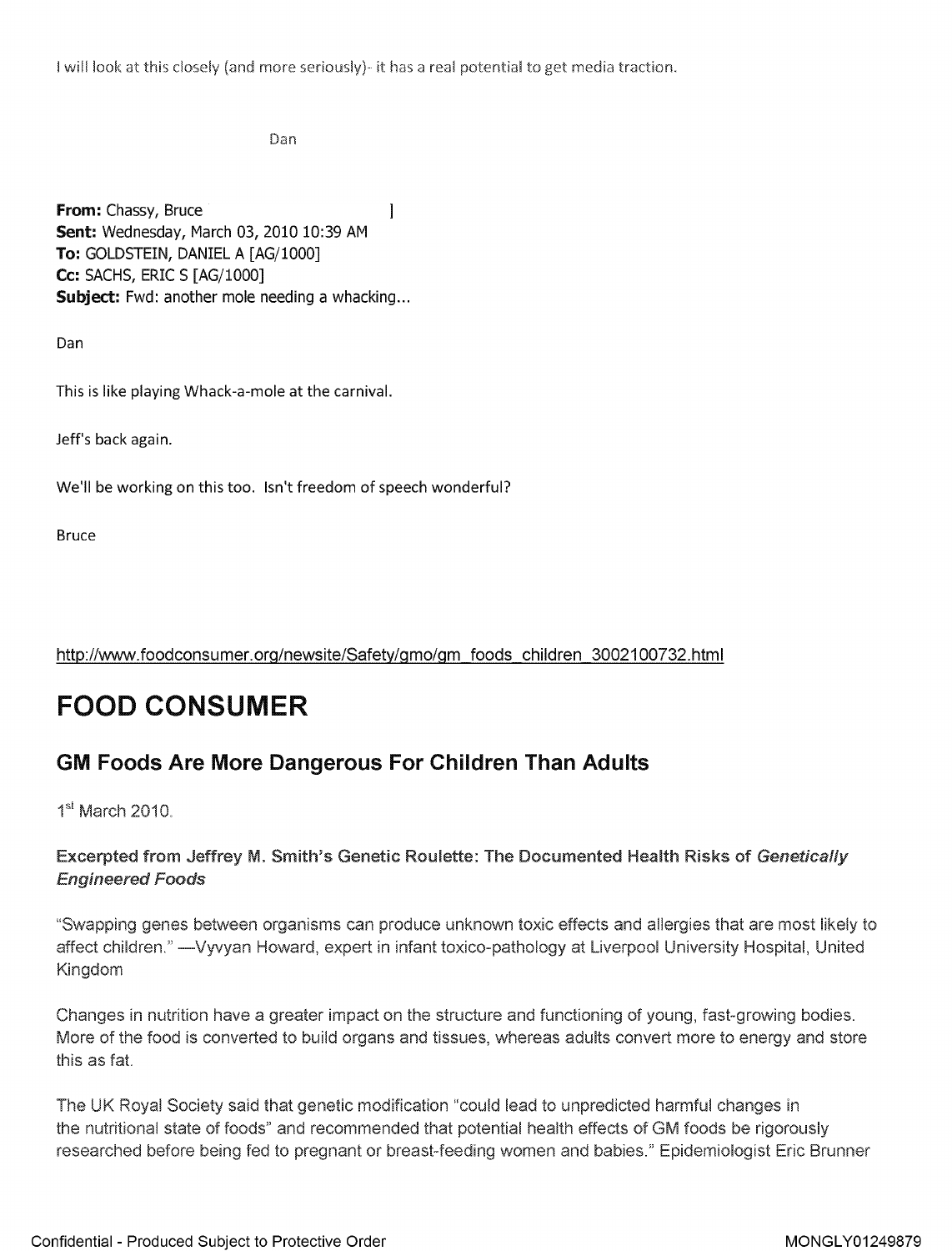said that "small changes to the nutritional content might have effects on infant bowel function."

#### Children are more susceptible to problems

Children are three to four times more prone to allergies than adults and "are at highest risk of death from food allergy. " Infants below two years old have the highest incidence of reactions , especially to new allergens encountered in the diet . Even tiny amounts of allergens can sometimes cause reactions . One reason for this sensitivity, according to the EPA, is that "An immature gut or permeable mucosal epithelium is more likely to allow a higher degree of macromolecular transport and access to the immune system than the intact barrier of a normal mature gut. . . . The immune system must also be of sufficient maturity . . . . Both systems appear to be functioning optimally by age three to five."

According to the Royal Society of Canada, "The potentially widespread use of GM food products as food additives and staple foods, including use in baby foods, may lead to earlier introduction of these novel proteins to susceptible infants either directly or via the presence of the maternally ingested proteins in breast milk."

The UK Royal Society suggested that "post-marketing surveillance should be part of the overall safety strategy for allergies, especially of high-risk groups such as infants," but acknowledged that it is not clear "whether such monitoring is feasible for GM food."

Children can react to much smaller doses of toxins than adults . Exposure to hormones or endocrine disruptors may also severely affect normal development. And children who are prone to infections may be severely impacted if antibiotics lose their effectiveness due to antibiotic - resistant genes in GM food and the overuse of antibiotics in rbGH treated cows.

# Children have <sup>a</sup> high exposure to GMOs

Children consume a large amount of products that may be genetically engineered. They eat a higher percentage of corn in their diet compared to adults, and allergic children often rely on corn as a source of protein. Mothers using cornstarch as a talc substitute on their children's skin might also expose them via inhalation. Infants are sometimes reared on soy infant formula. The Royal Society wrote, "Infant formulas, in particular, are "consumed as a single food over extended periods of time by those who are especially vulnerable" and "should be investigated most rigorously ." Among the potential side effects are changes in soy's natural estrogen mimickers, which may influence sexual development.

Children consume a disproportionately large amount of milk . In the United States and elsewhere, dairy products may come from cows treated with the genetically engineered bovine growth hormone (rbGH). The milk contains increased amounts of hormones and antibiotics and an altered nutritional content (see section 7.1). According to a discussion paper on the public health implications of rbGH, published in the Journal of the Royal Society of Medicine, an "infant would be exposed to a dose of IGF-1, which was 12.5 times the recommended minimum." Samuel Epstein, chairman of the Cancer Prevention Coalition and an expert on the health effects of rbGH, says that risks of high exposure to IGF-1 are "of particular concern . . . to infants and children in view of their high susceptibility to cancer-causing products and chemicals." He also suggests that regular exposure might promote "premature growth stimulation in infants, gynecomastia [development of abnormally large breasts on males] in young children."

# Safety assessments ignore children

An FAOA/VHO task force on GM food said that "Attention should be paid to the particular physiological